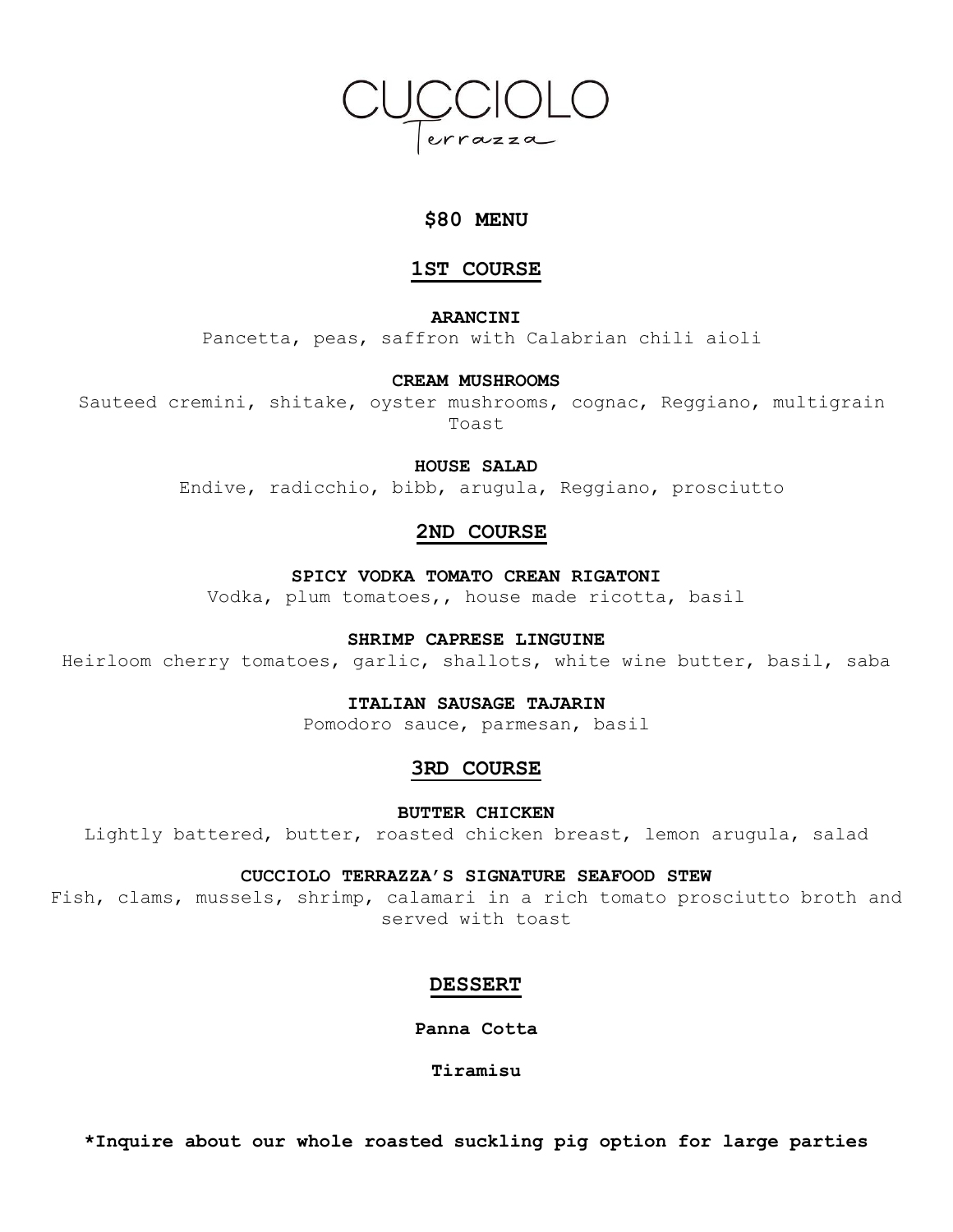# **\$90 MENU**

# **1ST COURSE**

## **POLPETTE**

Pomodoro, Reggiano, basil, rosemary oil

## **CHARCUTERIE BOARD**

Bresaola, sopressata, prosciutto, gorgonzola, pecorino, stracchino, friggitello

### **HOUSE SALAD**

Endive, radicchio, bibb, arugula, Reggiano, prosciutto

# **2ND COURSE**

### **SHRIMP CAPRESE LINGUINE**

Heirloom cherry tomatoes, garlic, shallot, white wine butter, fresh basil, Saba

# **WILD BOAR AGNOLOTTI**

Spinach pasta, porcini crumbs, house brood, Saba, fennel pollen

### **SEASONAL RISSOTTO**

Black rice, local seasonal vegetables, seasonal house brodo, Parmesan Reggiano

# **3RD COURSE**

**BUTTER CHICKEN**

Lightly battered, butter roasted chicken breast, lemon arugula salad

### **CUCCIOLO TERRAZZA'S SIGNATURE SEAFOOD STEW**

Fish, clams, mussels, shrimp, calamari in a rich tomato prosciutto broth and served with toast

## **DESSERT**

**Panna Cotta**

**Tiramisu**

**\*Inquire about our whole roasted suckling pig option for large parties**